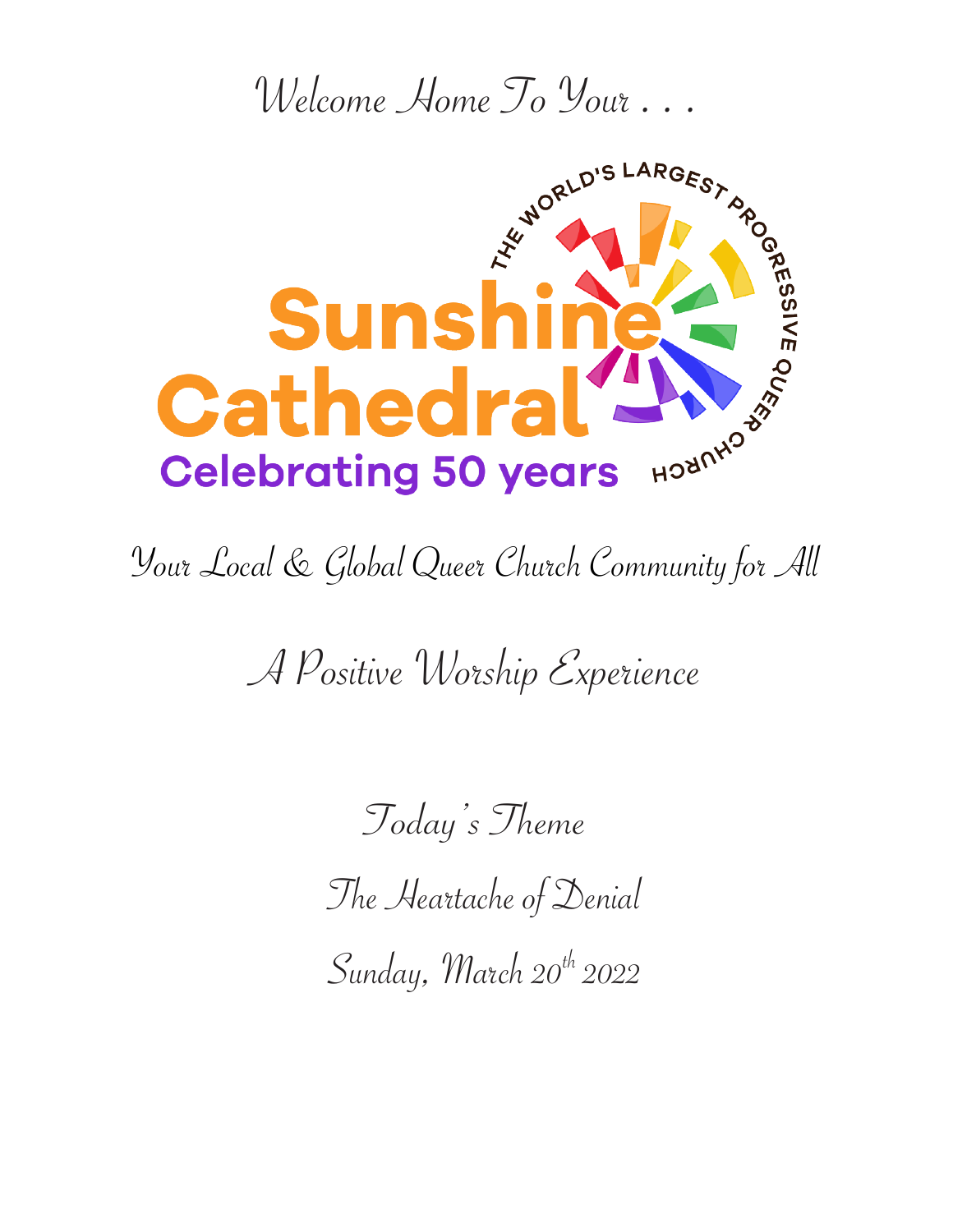### *Service of Gathering*

**Welcome**

Rev Dr Durrell Watkins, Senior Minister Rev Dr Robert Griffin, Executive Minister

**Announcements**  Rev Dr Anne Atwell, Minister of Connections

#### *Please rise as you are able.*

**Introit** 

*Lord, prepare me to be a sanctuary, pure and holy, tried and true; with thanksgiving, I'll be a living sanctuary for you. (2x)*

#### **Sunshine Cathedral Affirmation**

*Sunshine Cathedral is a different kind of church where the past is past and the future has infinite possibilities.*

**The Call to Worship**

This is the day our God has made. *Let us rejoice and be glad in it.*

#### *Service of Praise*

**Processional Hymn** *Faith of the Martyrs*

*Faith of the martyrs, living still in spite of dungeon, fire, and sword; O how our hearts beat high with joy, when we recall their faith's reward: faith of the martyrs, living faith! We would be true in life and death.*

*Martyrs confined in prisons bleak were still in heart and conscience free; and no less blessed will be our fate if we, like them, live faithfully: faith of the martyrs, living faith! We would be true in life and death.*

*Faith of the martyrs! We will love both friend and foe in peace or strife; and sow the seeds of hope and faith by strength'ning word and fearless life: faith of the martyrs, living faith! We would be true in life and death.*

*Faith of the martyrs! Faith and prayer shall long outlive all tyranny; and through the truth that comes from God all humankind shall then be free: faith of the martyrs, living faith! We would be true in life and death.*

**Lenten Confession Rev Dr Anne Atwell** 

One: May we be forgiven for forgetting our divine nature. *All: May we be forgiven for failing to see the sacred value of all people.* 

One: May we be healed of judging ourselves, and others, too harshly.

*All: May we forgive ourselves for not trusting in the a solute goodness and unconditional love of God.* 

One: May we forgive ourselves and others of all mistakes, real or imagined, since God has always and only seen the truth of our endless goodness.

*All: May we now let our light shine and live as the children of God that we are. Amen.*

**Sung Response** *No Day But Today* 

*There's only us, there's only this. Forget regret, or life is yours to miss. No other road, no other way, no day but today. I can't control my destiny. I trust my soul, my only goal is just to be. There's only now, there's only here. Give into love, or live in fear. No other road, no other way, no day but today. No day but today.*

*Please be seated.*

### *Service of Proclamation*

**The wisdom of Helen Van Slyke** Rev Dr Anne Atwell

"Yea, I, the Christ within, proclaim anew my birth.

Look unto me and be ye saved ye uttermost ends of the earth.

Saved from all that hinders the onward march of the soul, The petty limitations that keep thee from the goal.

Destructive thoughts and wrong endeavor have earned their measure of the pain,

I look to thee, O Christ within, and I am whole again."

In these human words, God's voice is heard. *Thanks be to God.*

#### *Please rise as you are able.*

#### **A reading from the Fourth Gospel (John 18.12-27) Rev Dr Durrell Watkins**

A detachment of soldiers, their commander, and several guards seized Jesus and bound him. They took him first to Annas, the father-in-law of Caiaphas who was the high priest that year. It was Caiaphas who had advised that it was better for one person to die for the people.

Simon Peter and another disciple were following Jesus. That disciple was known to the high priest, so he went with Jesus into the high priest's courtyard, but Peter remained standing outside at the gate. The other disciple who was known to the high priest went out and spoke to the woman who was in charge of the gate, and he brought Peter inside.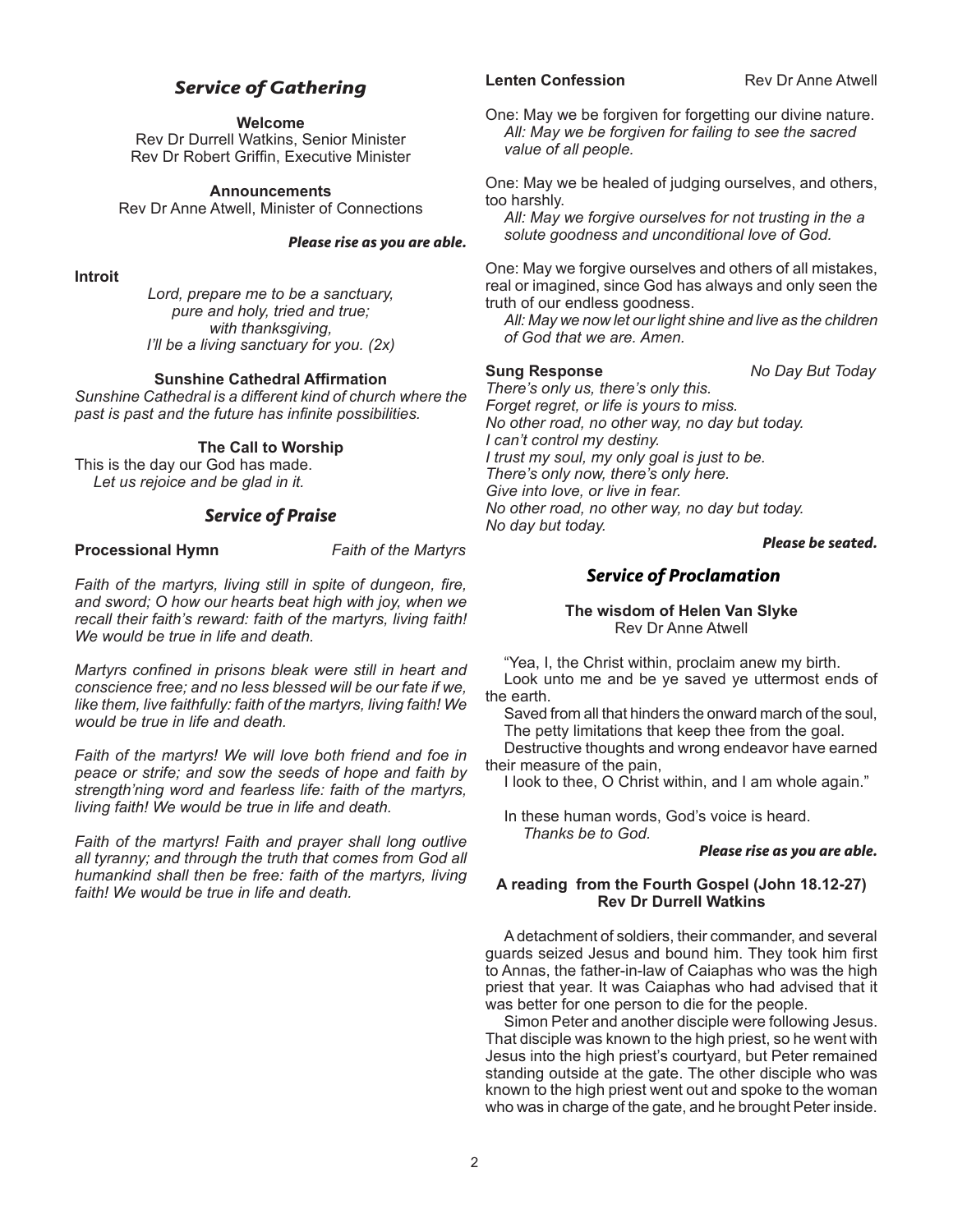The woman said to Peter, "Are you not one of this man's disciples?" He replied, "I am not."

Since it was cold, the servants and the guards had made a charcoal fire, and they were standing around it, warming themselves. Peter was also standing there and warming himself.

The high priest questioned Jesus about his disciples and about his teaching. Jesus answered,

"I have spoken openly for the world to hear. I have always taught in synagogues and in the temple...I have said nothing in secret. Why do you ask me? Interrogate those who heard

what I said to them. They know what I said."

When he had said this, one of the temple guards standing there struck Jesus with his hand, saying, "Is that any way to answer the high priest?"

Jesus replied, "If I have spoken wrongly, testify to my error. But if I have spoken rightly, why did you strike me?" Then Annas sent him bound to Caiaphas, the high priest.

Meanwhile, as Simon Peter stood warming himself, he was asked, "Are you not also one of his disciples?" He denied it and said, "I am not." Then one of the servants of the high priest, a relative of the man whose ear Peter had sliced off, asked, "Did I not see you in the garden with him?" Again, Peter denied it. And at that very moment, a cock crowed.

In these human words, God's voice is heard. *Thanks be to God.*

**Song of Response** *For Everyone Born* 

*For everyone born, a place at the table, to live without fear, and simply to be, to work, to speak out, to witness and worship, for everyone born, the right to be free, and God will delight when we are creators of justice and joy, compassion and peace: yes, God will delight when we are creators of justice, justice and joy!*

#### *Please be seated.*

**The Anthem** *True Colors* By Tom Kelly and Billy Steinberg Performed by Tara Sperry and Gabe Salazar

**Homily** *The Heartache of Denial* Rev Dr Durrell Watkins

#### **Invitation to Prayer** *Please rise as you are able.*

**Prayer Chorus** *Your Grace and Mercy Your grace and mercy brought me through, I'm living this moment because of you; I want to thank you, and praise you too: your grace and mercy brought me through.*

*Your grace and mercy brought me through, I'm living this moment because of you; I want to thank you, and praise you too: your grace and mercy, your grace and mercy, your grace and mercy brought me through.*

#### **Pastoral Prayer and Affirmations**

**Sign of Peace** *Lean on Me Some times in our lives we all have pain, we all have sorrow. But if we are wise we know that there's always tomorrow. Lean on me when you're not strong - and I'll be your friend, I'll help you carry on; for it won't be long 'til I'm gonna need somebody to lean on.*

*Please swallow your pride if I have things you need to borrow. But no one can fill those of your needs that you won't let show. Lean on me when you're not strong - and I'll be your friend, I'll help you carry on; for it won't be long 'til I'm gonna need somebody to lean on.*

*Just call on me dearest when you need a hand. We all need somebody to lean on. I just might have a problem that you'd understand. We all need somebody to lean on.*

*If there is a load you have to bear that you can't carry, I'm right up the road, I'll share your load if you just call me. Lean on me when you're not strong - and I'll be your friend, I'll help you carry on; for it won't be long 'til I'm gonna need somebody to lean on.*

# *Service of Sacraments*

**Sacrament of Sharing (Tithes & Offerings)** Rev Kevin Tisdol

#### **Stewardship Thought**

"Whatever you want more of, give it away. I am a big believer in tithing…I believe that [what we give] does indeed come back multiplied." Jack Canfield

#### **Offering Prayer**

*Divine Love, through me, blesses and multiplies all that I have, all that I give, and all that I receive. Thank you, God. Amen.*

#### **Offering Music** *The Great Gate of Kiev*

By Modeste Mussorgsky Performed By Barbara Ramcharitar, Cheryl Barth, & Laura Gonzalez

#### *Rise as you are able.*

**Doxology** *We Are An Offering* 

*We lift our voices, we lift our hands, we lift our lives up to you, we are an offering. God, use our voices, God, use our hands, God, use our lives, they are yours, we are an offering.* 

*All that we have, all that we are,* 

*all that we hope to be we give to you, we give to you. We lift our voices, we lift our hands, we lift our lives up to you, we are an offering; we are an offering.*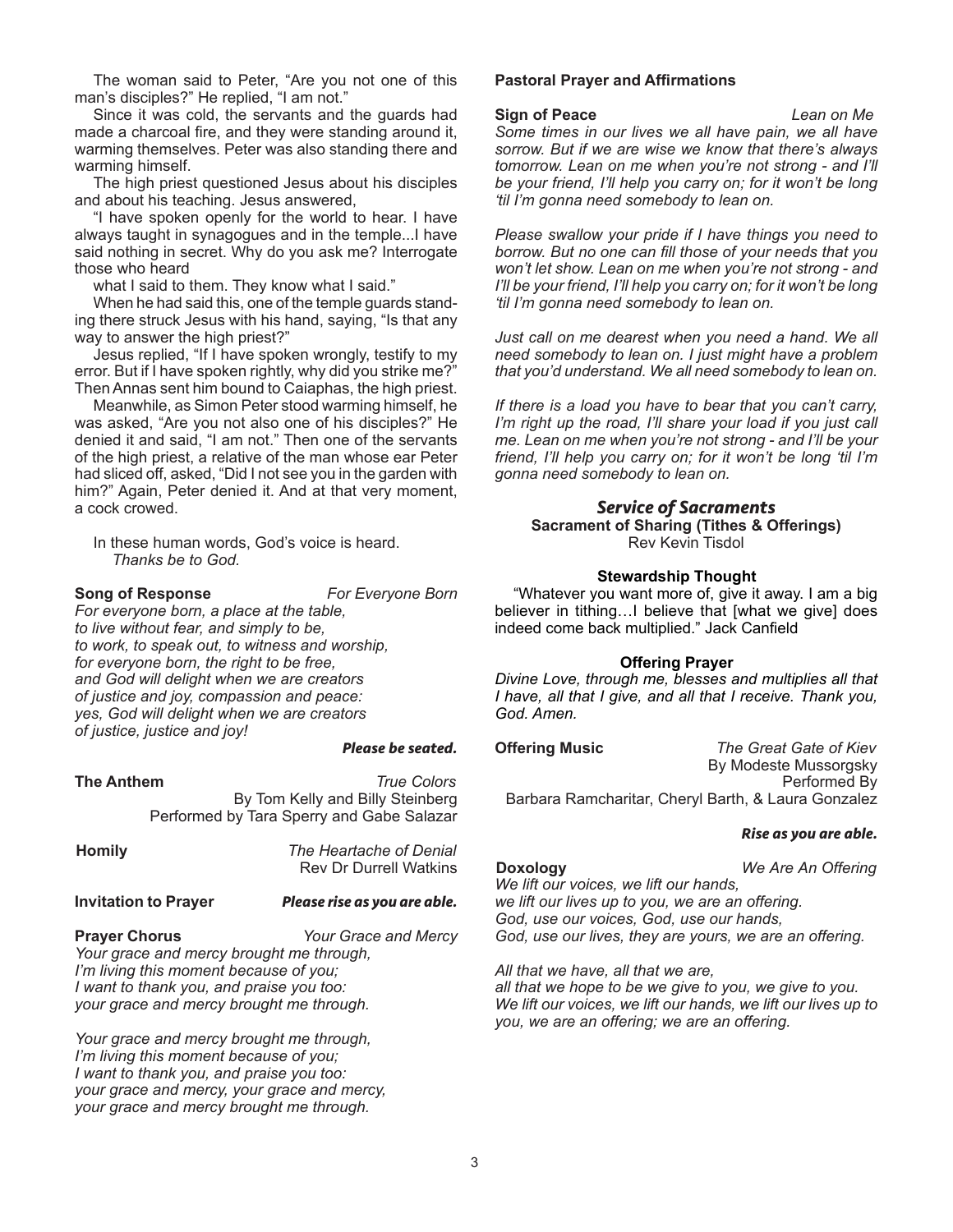|                                                                                                          | <b>Sacrament of Hospitality</b><br><b>Eucharistic Intentions</b><br><b>Rev Kurt Krieger</b>    |                                        |  |  |  |  |  |
|----------------------------------------------------------------------------------------------------------|------------------------------------------------------------------------------------------------|----------------------------------------|--|--|--|--|--|
| <b>We Remember</b>                                                                                       |                                                                                                |                                        |  |  |  |  |  |
| <b>Bob Hov</b><br>Ralph Durham<br>Mark Parker<br>Mannie Marricco                                         | 03/20/1995 Ted Rosenberger<br>03/20/2004 Danny Johnson<br>03/22/1994 Bill Jamroz<br>03/23/2006 | 03/23/2009<br>03/24/1995<br>03/24/2002 |  |  |  |  |  |
| Rainbow Candle Lit Today                                                                                 |                                                                                                |                                        |  |  |  |  |  |
| In Memory and Honor of all<br>Sunshine Cathedral Members and Friends<br>Affected or Infected by COVID-19 |                                                                                                |                                        |  |  |  |  |  |
|                                                                                                          | by<br>The Sunshine Cathedral Staff                                                             |                                        |  |  |  |  |  |

**Chorus** *- May we be filled with loving kindness. May we be well. May we be filled with loving kindness. May we be well. May we be peaceful and at ease. May we be whole.*

**Intercessions** Rev Dr Anne Atwell

One: For the Sunshine Cathedral Global Fellowship and local congregation, for all who are on our prayer list, for our loved ones, for world and community leaders and for our own needs, let us pray:

*All: We ask for divine blessings. We believe that miracles are possible. We give thanks for grace equal to every need.*

One: And with people all over the world we pray – *All: May peace prevail on earth.*

These prayers we offer in the spirit of Jesus, son of Mary, and as he did we continue to pray:

#### **Model Prayer**

*Creator which art in heaven, hallowed be thy names. Thy kin-dom come, thy will be done on earth as it is in heaven. Give us this day our daily bread; and forgive us our debts as we forgive our debtors. And leave us not in temptation, but deliver us from evil. For thine is the kin-dom and the power and the glory, forever. Amen.*

*Please be seated.*

#### **The Lord's Supper** Rev Dr Durrell Watkins & Rev Dr Anne Atwell

One: Referring to the Christian Mass, Thich Nhat Hanh said: "This piece of bread is the body of the whole cosmos. Look deeply and you notice the sunshine in the bread, the blue sky in the bread, the cloud and the great earth in the bread…What is not in a piece of bread? The whole cosmos has come together in order to bring to you this piece of bread. Eat it in such a way that you come alive, truly alive."

One: The Apostle Paul wrote, "Is not the cup of blessing that we bless a participation in the life of Christ? And is not the bread that we break a participation in the body of Christ? Because there is one loaf, we who are many are one body; for we all partake of the one loaf."

*All: In remembrance of Jesus (+), we share cup and loaf, grape and grain, and we affirm Christ in us, the hope of glory*.

#### **Chorus**

*Bless the Lord, my soul, and bless God's holy names. Bless the Lord, my soul, who leads me into life. Bless the Lord, my soul, and bless God's holy names. Bless the Lord, my soul, who leads me into life.*

### **Invitation to Communion Rev Kurt Krieger**

These are the gifts of God for all the people of God. *Thanks be to God.*

#### **Communion is Shared**

**Communion Song** *I Love Myself the Way I Am*

*I love myself the way I am, there's nothing I need to change. I'll always be the perfect me, there's nothing to rearrange. I'm beautiful and capable of being the best me I can; and I love myself just the way I am.*

*I love you, the way you are, there's nothing you need to do. When I feel the love inside, it's easy to love you. Behind your fears, your rage and tears, I see your shining star, and I love you just the way you are.*

*I love the world the way it is, 'cause I can clearly see that all the things I judge are done by people just like me. So 'til the birth of peace on earth that only love can bring, I'll help it grow by loving everything.*

*I love myself the way I am, and still I want to grow, but change outside can only come when deep inside I know: I'm beautiful and capable of being the best me I can; and I love myself just the way I am.*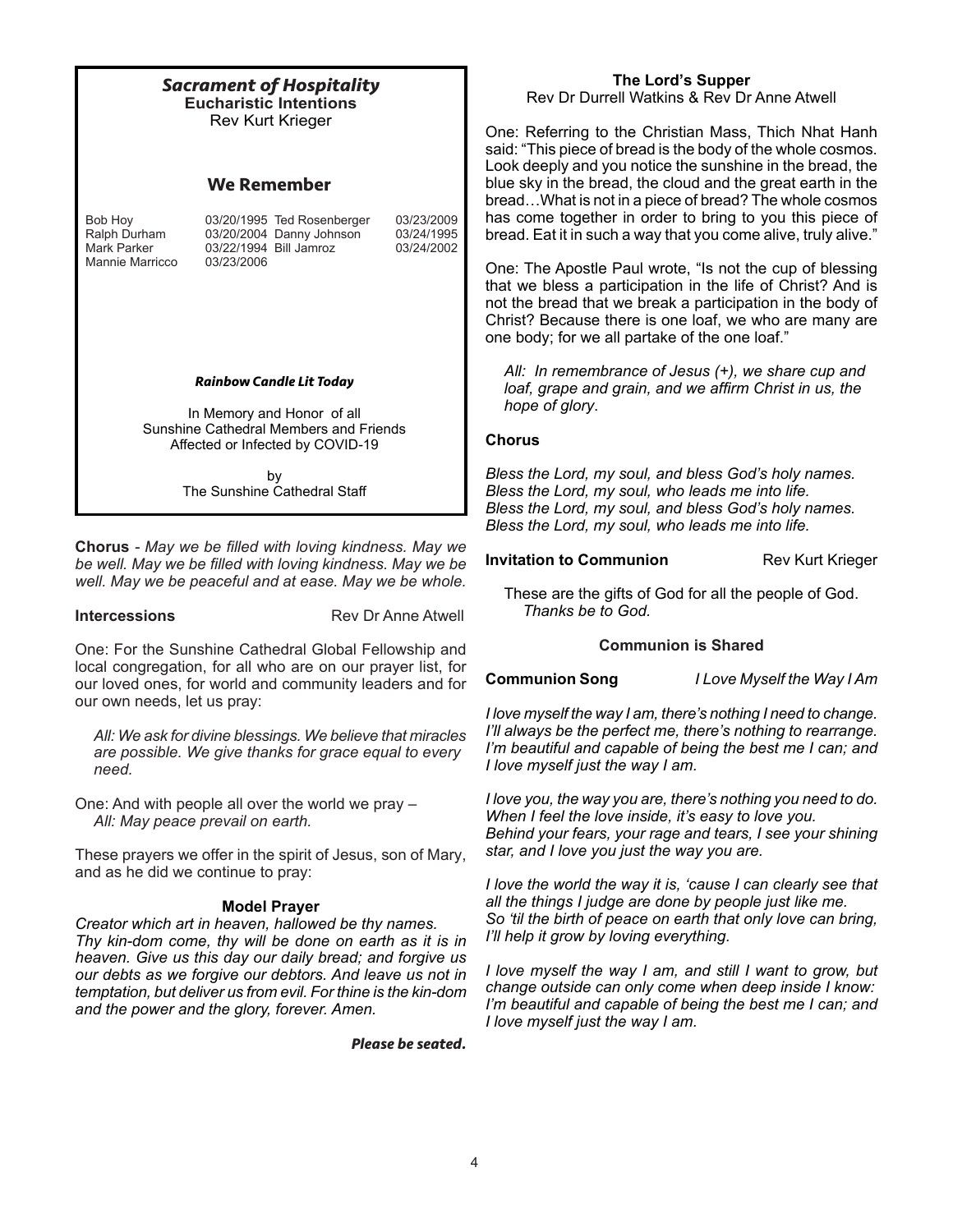#### **Prayer of Thanksgiving Rev Dr Robert Griffin**

#### *Please rise as you are able.*

#### **The Prayer of Protection**

*The light of God surrounds us; the love of God enfolds us. The power of God protects us; the presence of God watches over us. Wherever we are, God is.*

| Benediction |  |  |  |
|-------------|--|--|--|

**Rev Dr Durrell Watkins** 

**Final Song** *This is Me*

#### **Commissioning**

One: Our worship has ended. Let our service begin! *All: Thanks be to God!*

**Postlude Barbara Ramcharitar** 

# *Sunshine Cathedral Weekly Financial Information*

#### *Financial Data Snapshot from 13 March*

| <b>Weekly Generosity Income Needed</b><br>Generosity Income Received | \$11,819.81<br>\$17,116.59 |
|----------------------------------------------------------------------|----------------------------|
| Our Abundance and/or (Need)                                          | \$5,296.78                 |
| Per Capita Giving                                                    | \$21.59                    |
|                                                                      |                            |
| <b>Worship Services</b>                                              | 277                        |
| <b>Online Virtual Resourcing</b>                                     | 221,865                    |
| Food Sharing Ministry - Total Reached                                | 586                        |
| Detailed information located at                                      |                            |
| SunshineCathedral.org                                                |                            |

*Donating to Sunshine Cathedral* 

*Venmo or CashApp Venmo - @SunshineCathedral CashApp - \$SunshineCathedral Text to Give - 954.399.7333*





Sunshine Cathedral B Scan to pay \$SunshineCathedral

### **Silent Helpers Prayer Ministry**

#### **Prayer Treatment**

*We hold these dear ones in the light of divine love. We affirm blessings for each of them. We give thanks for grace equal to every need. We believe in and expect miracles. And so it is.* 

#### **LET US PRAY FOR ALL WHO ARE ON OUR PRAYER LIST AND FOR ALL WHO ARE ON OUR HEARTS:**

Juliet; DonnaChristine; Julie; Anita; David; Bobby & Teddy; Jesenia; Tadzio; Lazlo & family; Steve H.; Kristy & Kaye; Jeni P..; Dani & Andrew; Pat & Sherry; Carol P.; Greg; Tommy; Suzanne; MLF; Carolyn R.; Sami Sue, Debbie & Debbie's mother; Sandra; Martha; Paul; Art; Amy; Rosemary; Karen W.; Dennis & family; Crystal M. (of blessed memory); Pam K.; George P.; Rick; Mari Ann; Lewis family; Marcia; Naomi; Christine J. (of blessed memory); Eloise A.; Nancy & family; Dan M. & family; John (of blessed memory); Esther; William; Eileen W.; Richard; Verna; Moira G.; Benny & Connie; Alex & Greg (of blessed memory); Christine J. (of blessed memory); Lois A.; Robert; Dean B.; Kevin & Bob; Laszlo & family; Leslie & Dianne; Ken B.; Milan and Leo; Sasha and Natasha (of blessed memory); Lois & Christine; Val; Rafael; M. Mazella; Olivia L.; Kenny S.; Ivani; Jack; Kimberly; Kevin & Kelli; Michael; Alex; Diane; Martin D.; The people of Ukraine; Troy & Phillip; Don; those whose needs are known only to God; healers and caregivers in pandemic; those in nursing care and assisted living facilities; LGBTQ+ communities; Global Justice Institute; DSFI; the ministries of Sunshine Cathedral; members & friends of Sunshine Cathedral; all who are part of the Sunshine Cathedral Global Fellowship

#### **"Pray without ceasing." St. Paul**

#### **REMEMBER**

Prayers can be submitted via SunshineCathedral.org or by emailing any SC clergyperson.

You can hear a prayer at anytime by calling 954.462.2004 (press 6).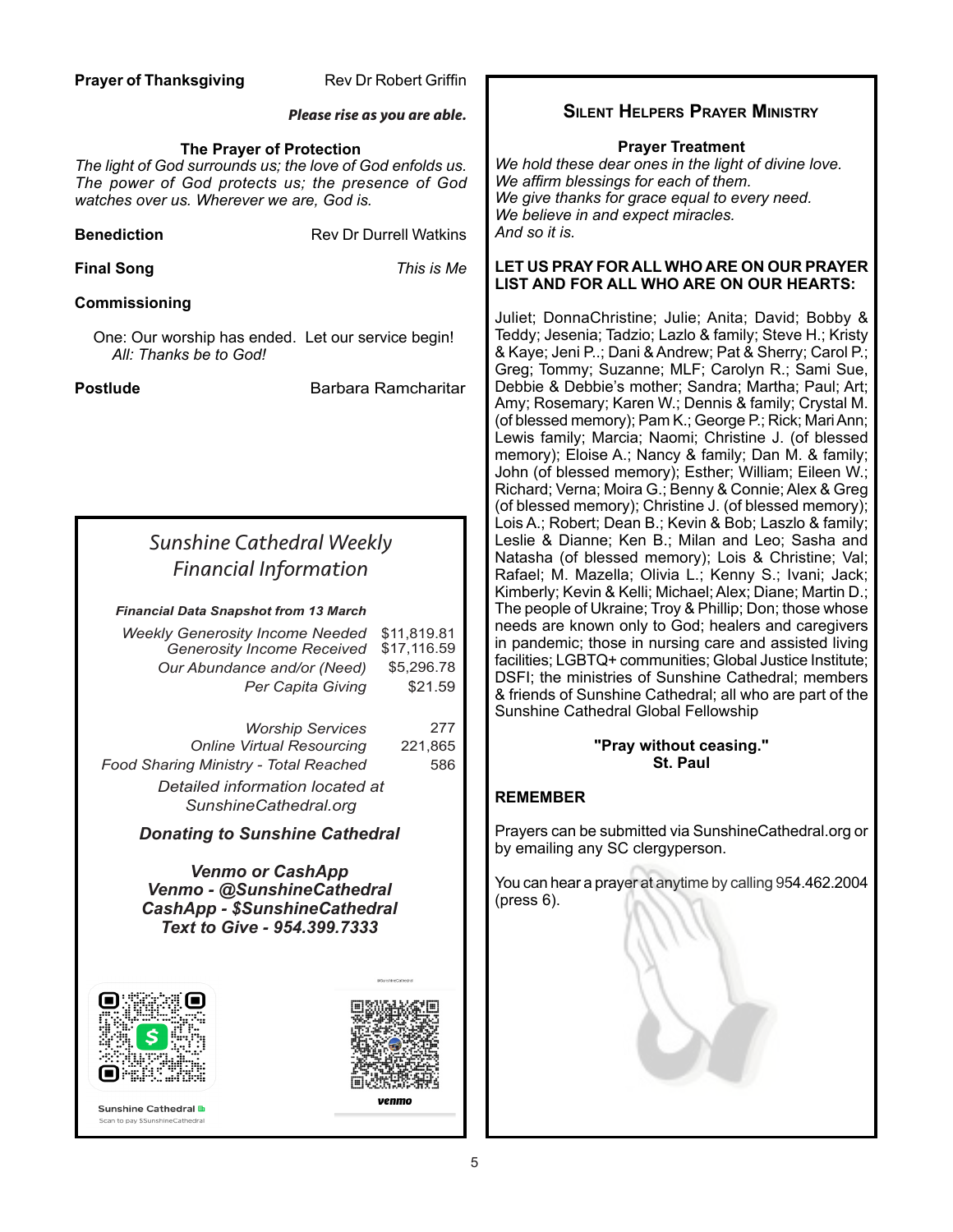# SunBurst Cathedral News

**LAITH ASHLEY** – Saturday, March 26 at 8 pm. The International Day of Transgender Visibility occurs at the end of March. To observe Trans\* visibility and celebrate the Transgender community, Sunshine Cathedral is featuring Laith Ashley on Saturday, March 26 at 8 pm. Laith is a Trans\* activist, singer, and internationally successful model. He's been seen on reality tv, on an episode of "Pose," on the covers of magazines, and he uses his celebrity to help educate the public about the transgender experience as well as to advocate for social justice, in hopes for a more loving and accepting world. Tickets can be purchased at sunshinecathedral.org and start at \$40 and the show is also available online for only \$20. You can support this event and enjoy the show from anywhere in the world where there is an Internet connection! If you can, come see Laith in person. If you can't get here, watch online. Either way, get your tickets in advance and tell your friends about it. At this time in history, Transgender people need to be seen, heard, and supported.

#### **PRAYER FOR PEACE IN EASTERN EUROPE**

From Fort Lauderdale Area Clergy – We offer this Prayer in Response to the current situation between Ukraine and Russia and all who are impacted locally and globally:

*Life-giving and all-loving God,*

 *The work of peace-making is never-ending, and yet we refuse to give up hope for a world where love heals all hearts, where generosity of spirit triumphs over suspicion and fear, and where dialogue replaces the drawing of weapons to settle conflicts. God, hear our prayer.*

 *We know that war impacts the poor and vulnerable the most, that families are forever scarred by the pain of loss, and for those who suffer most when bombs drop and bullets fly, we pray, Holy One, have mercy.*

 *We know that violence is a great human failure; when we resort to violence, we deny the divine image which we bear. When we embrace or ignore violence, we turn from the sacred call to love neighbor, welcome the stranger, and care for the hurting. Heal us and help us be better than we've been.*

 *We know that many who serve in uniform do so for noble reasons, and yet their courage in being ready and willing to defend home and homeland does not change our desire for peace and goodwill. We wish for those who serve to remain safe. We hope that they need not spill blood. Bless our holy desires.*

 *Omnipresent God, we are all your children. You love us all. You hold us all in your tender embrace. When your children suffer, your heart must be the first to ache. May we see all people as siblings in our global, human family, as children of a loving God, as persons deserving to live lives of hope, joy, fulfillment, and peace. Give us the grace to love God and neighbor, and the wisdom to know that every person is our neighbor.*

*Comfort those who weep, give strength to those who minister to the hurting, encourage diplomats, provide safe haven for those who seek refuge, grant courage* 

*to those who remain to face the turmoil, and bless all who are willing to be light streaming through the clouds of despair.*

 *Where there is hopelessness, let optimism be resurrected. Where there is hatred, let the miracle working power of love be experienced. O God, grant miracles in our time.*

 *These prayers we offer in faith, trusting that peace is the divine will, and peace is possible; and so it is that we pray, as do people all over the world, "may peace prevail on earth." Amen.*

#### /Signed/

Rev. Dr. Anne Atwell-Sunshine Cathedral, Pastor Dwayne Black-Sanctuary Church, Rev. Renwick Bell-Sunshine Cathedral, Rev. Marian Cavagnaro-Sunshine Cathedral, Angela Cohen, Lauren Cooley, Cultural Engagement Coordinator-Coral Ridge Presbyterian Church, Rev. Edwin Copeland, Nation Christian Foundation-Church United, Rev. Elder Don Eastman-Sunshine Cathedral, Rev. Dr. Robert Griffin, Executive Minister-Sunshine Cathedral, Rabbi Noah Kitty-Congregation Etz Chaim, Pastor Bill Knott-Grace Alone Ministries of Riverland Village, Rev. Dr. Rosalind Osgood, Associate Minister-New Mount Olive Baptist Church, Rev. Rob Pacienza, Senior Pastor-Coral Ridge Presbyterian Church, Rev. Ronald Perkins, Senior Chaplain-Public Safety Chaplaincy, Inc. , Rev. Chris J Reny, Senior Pastor-The Church By The Sea, Commissioner Ben Sorensen, City Commissioner - District 4, Mayor Dean Trantalis, Mayor-City of Fort Lauderdale, Rev. Kevin Tisdol-Sunshine Cathedral, Rev. Paul Walker, Executive Pastor-Calvary Chapel Fort Lauderdale, Very Rev. Joseph L. Waters J.V., J.C.L., Rev. Dr. Durrell Watkins, Senior Minister-Sunshine Cathedral, Rev. Dr. Patrick H. Wrisley, Pastor and Ruling Elder-First Presbyterian Church, Father Peter Zougras-St. Demetrios Greek Orthodox Church

**WEDNESDAYS IN LENT** - (Mar 9 - Apr 13) online Lenten series presented by Rev. Barbara Essex (Wednesday at 6 pm on our Facebook page).

**JOIN THE GOOD FRIDAY CHOIR** - The choir has begun rehearsals for the Good Friday Concert. If you would like join the choir for the concert please come to practice Thursday at 7:20pm. Please bring proof of vaccination and wear a mask. If you have any questions please contact Sara at saralynnburnsmusic@gmail.com.

**LENTEN FOOD DRIVE** - We ask the Sunshine Cathedral community to bring non-perishable food donations for the Food Sharing Ministry on Sundays in Lent to help replenish our food pantry. Please see any Loaves and Fishes team member for a list of suggested items.

**WORSHIP WITH US EVERY SUNDAY IN LENT** - Lent is a season of spiritual growth and renewal. Worship with us on Sundays, join us for Midday Prayer on Facebook Monday - Saturday at Noon eastern, and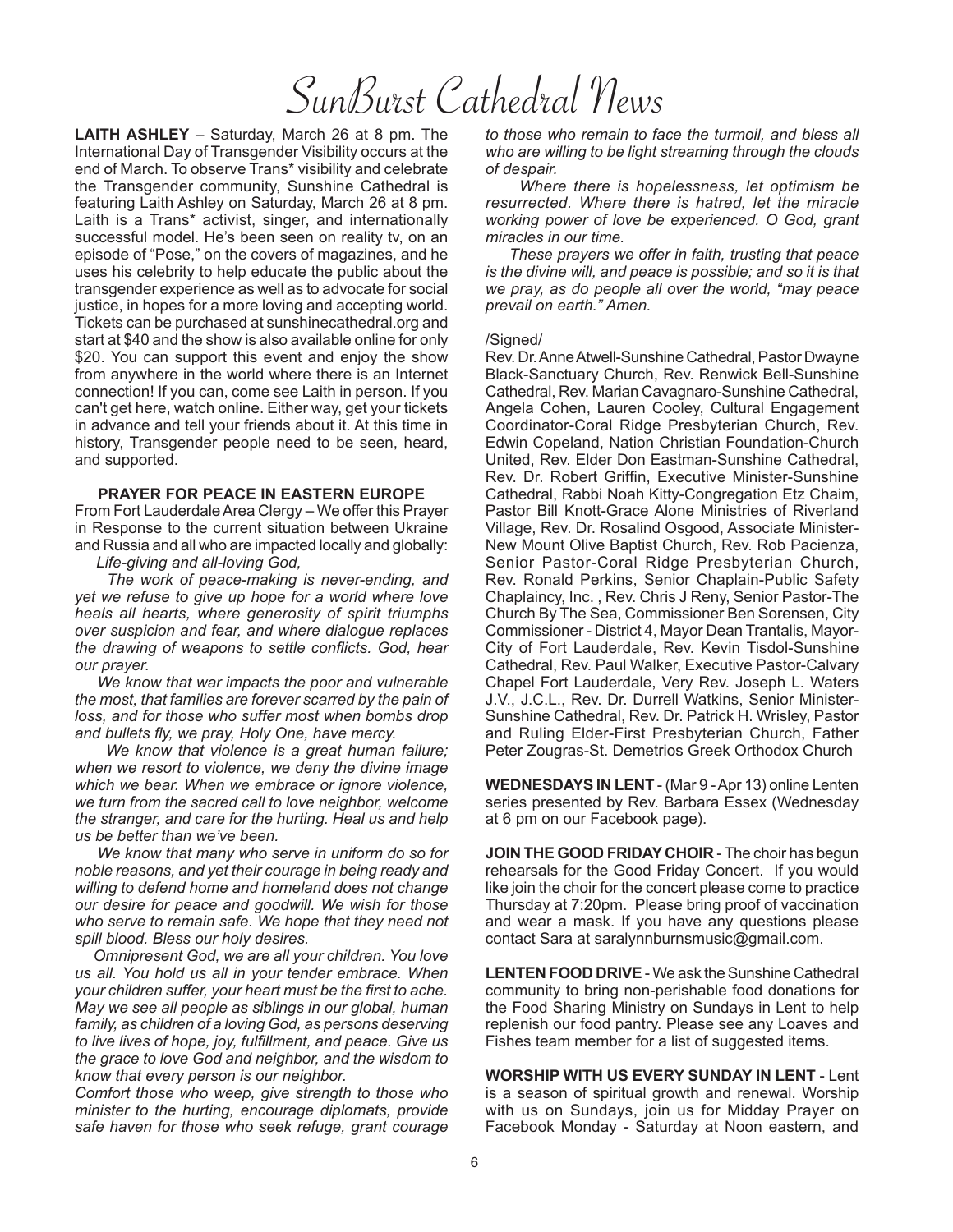again on Wednesday evenings at 6 pm eastern for our Lenten study.

**WELLNESS** - At Sunshine Cathedral Square, you can receive Covid testing 7 days per week, STI testing once a week (Tuesdays 5 pm - 8 pm courtesy of Broward House), food assistance on Wednesdays (until about 1 pm), and grief support twice a month (contact Rev. Dr. Anne Atwell about the grief support group). Condoms are available in our restrooms, vaccinations are encouraged and hand sanitizer can be found at the doorways of the Worship Center.

**MASKS IN WORSHIP** – for the time being, we may mask to personal comfort level. We encourage everyone to get vaccinated, and anyone with symptoms to get tested.

**GLOBAL FELLOWSHIP** - If you don't live in the Fort Lauderdale area but are finding Sunshine Cathedral to be a primary source of spiritual enrichment in your life, we invite you to consider joining the Sunshine Cathedral Global Fellowship. You can learn about how you can become part of the Sunshine Cathedral Global Fellowship by visiting SunshineCathedral.org

**OUR SUNDAY BROADCAST** is made possible by Happening Out Television Network and donors who support our televised ministry. Happening Out is housed at Sunshine Cathedral Square. Happening Out programming can be viewed on YouTube, Facebook, Amazon Fire, Apple TV, Google TV, and Roku.

**WOMEN'S HISTORY MONTH** – Betty Friedan. In 1963, women's rights activist Betty Friedan published The Feminine Mystique, which explores the idea of women finding fulfillment beyond traditional roles. Friedan co-founded the National Organization for Women in 1966 and served as its first president. In addition to The Feminine Mystique, Friedan wrote It Changed My Life: Writings on the Women's Movement (1976), The Second Stage (1982),The Fountain of Age (1993), Beyond Gender (1997) and her autobiography Life So Far (2000).

**TODAY'S CONTEMPORARY READING** – is by Helen Van Slyke (1888-1944) early Science of Mind teacher and Associate Editor of Religious Science Monthly.

#### **SAINTS OF THE WEEK**

**March 24: Archangel Gabriel – a messenger in** sacred literature. Gabriel appears to Daniel in the Hebrew scriptures and to both Mary and Zechariah in the New Testament. Gabriel is also mentioned in the Book of Enoch as well as in the traditions of Islam and the Baha'i Faith.

**St. (Archbishop)Oscar Romero (1917-1980)**— Martyr of El Salvador. As the violence of the death squads escalated Romero experienced a personal transformation as the voice of the poor and a fearless champion of justice. He was unafraid to confront the political, military, and even religious forces of oppression. The masses of poor found in him a shepherd who loved them. He was assassinated at the altar while saying Mass in a hospital.

**March 25: The Annunciation to Mary, the Blessed Lady**—Luke tells the story (1:26-38) of the visit of an angel to announce to a young Jewish girl that she would give birth to the messiah. The Church, from its very beginning, has given to Mary a place of honor for being the mother of Jesus.

**March 26: Bishop Richard Allen (1760-1831)**— Founder of African Methodist Episcopal (AME) Church. Born a slave, Allen was sold to a Methodist farmer and was converted. After purchasing his freedom he felt called to preach. He felt the needs of African-Americans were best suited by the message of hope he heard in the Wesleyan movement. After many years of struggle against white control of Black churches, in 1816 he organized the first major black denomination, the African Methodist Episcopal Church.